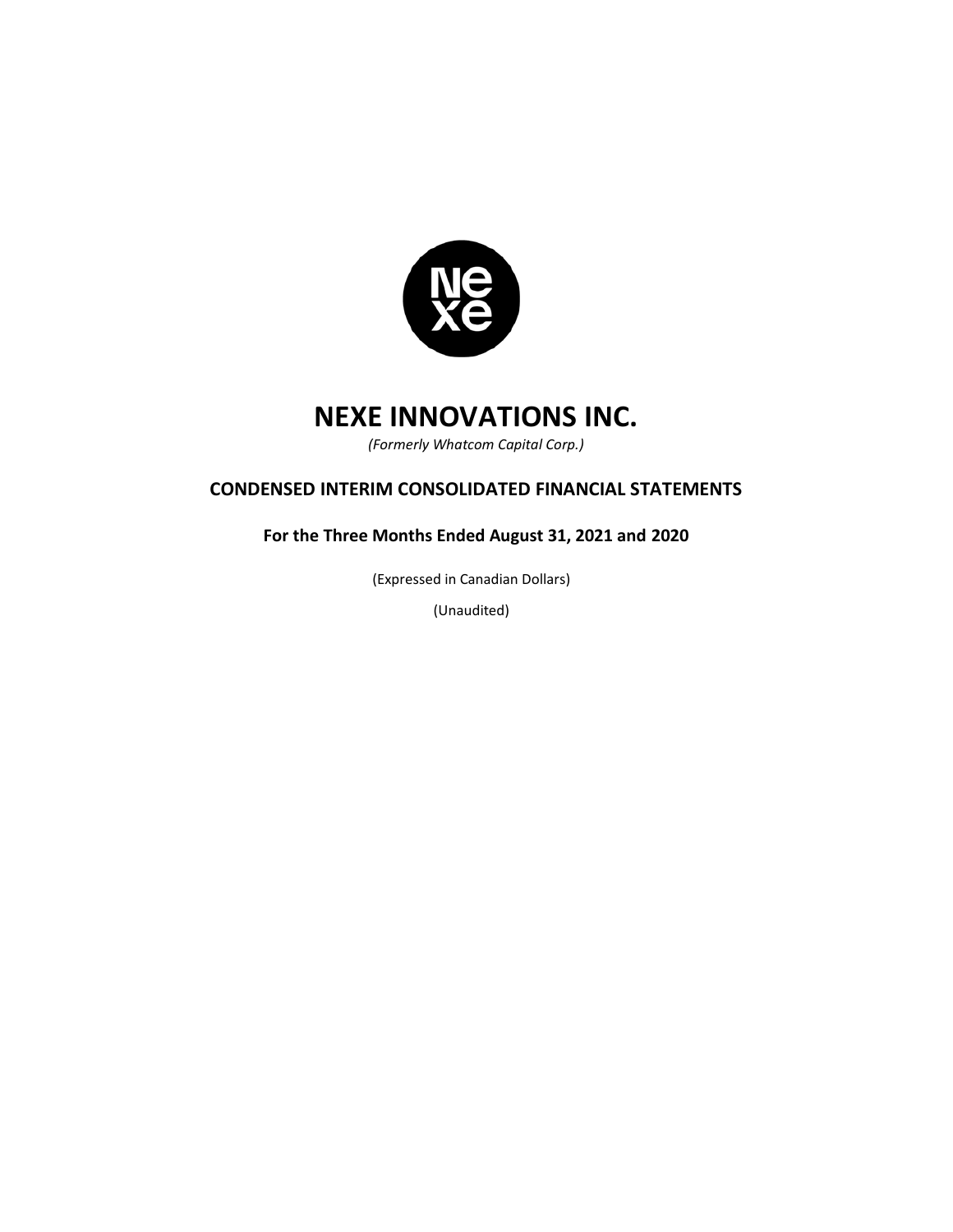#### Condensed Interim Consolidated Statements of Financial Position As at August 31, 2021 (Expressed in Canadian Dollars; Unaudited)

|                                            | Note           | August 31,<br>2021 | May 31,<br>2021  |
|--------------------------------------------|----------------|--------------------|------------------|
| <b>ASSETS</b>                              |                |                    |                  |
| <b>Current Assets</b>                      |                |                    |                  |
| Cash and cash equivalents                  | $\overline{3}$ | \$<br>45,506,908   | \$<br>50,526,731 |
| Term deposits                              |                | 40,000             | 40,000           |
| Other receivables                          | $\overline{4}$ | 708,702            | 603,385          |
| Prepaid expenses and supplies              | 5              | 3,898,859          | 2,199,738        |
| <b>Total current assets</b>                |                | \$<br>50,154,469   | \$<br>53,369,854 |
| <b>Non-current assets</b>                  |                |                    |                  |
| Prepaid expenses                           |                | \$<br>129,185      | \$<br>133,492    |
| Plant and equipment                        | 6              | 3,623,097          | 3,442,123        |
| Right-of-use assets                        | $\overline{7}$ | 616,880            | 651,151          |
| Intangible assets                          | 8              | 78,980             | 78,980           |
| <b>Total non-current assets</b>            |                | \$<br>4,448,142    | \$<br>4,305,746  |
| <b>Total assets</b>                        |                | \$<br>54,602,611   | \$<br>57,675,600 |
| <b>LIABILITIES</b>                         |                |                    |                  |
| <b>Current Liabilities</b>                 |                |                    |                  |
| Trade and other payables                   |                | \$<br>979,597      | \$<br>1,516,954  |
| Bank overdraft                             |                |                    | 804,611          |
| Deferred Government grant liability        |                | 1,000,000          | 1,000,000        |
| Due to related parties                     | 12             | 57,049             | 18,586           |
| Current portion of lease liability         | $\overline{7}$ | 65,927             | 27,929           |
| Current portion of Government loan payable | 9              | 222,395            | 500,004          |
| <b>Total current liabilities</b>           |                | \$<br>2,324,968    | \$<br>3,868,084  |
| <b>Non-current liabilities</b>             |                |                    |                  |
| Lease liability                            | $\overline{7}$ | \$<br>481,824      | \$<br>514,719    |
| Government loan payable                    | 9              | 1,184,982          | 956,224          |
| <b>Total non-current liabilities</b>       |                | \$<br>1,666,806    | \$<br>1,470,943  |
| <b>Total liabilities</b>                   |                | \$<br>3,991,774    | \$<br>5,339,027  |
| Shareholders' equity                       |                |                    |                  |
| Share capital                              | 10             | \$<br>66,810,724   | \$<br>66,677,433 |
| Share option reserve                       | $11\,$         | 992,663            | 819,819          |
| Contributed surplus                        | 11             | 7,892,984          | 7,907,900        |
| <b>Deficit</b>                             |                | (25,085,534)       | (23,068,579)     |
| <b>Total equity</b>                        |                | \$<br>50,610,837   | \$<br>52,336,573 |
| Total liabilities and shareholders' equity |                | \$<br>54,602,611   | \$<br>57,675,600 |

Nature of operations (note 1) Subsequent event (note 16)

Approved and authorized for issue by the Board of Directors on November 1, 2021:

*"Darren Footz" "Killian Ruby"*

Director Director Director

(The accompanying notes are an integral part of these condensed interim consolidated financial statements)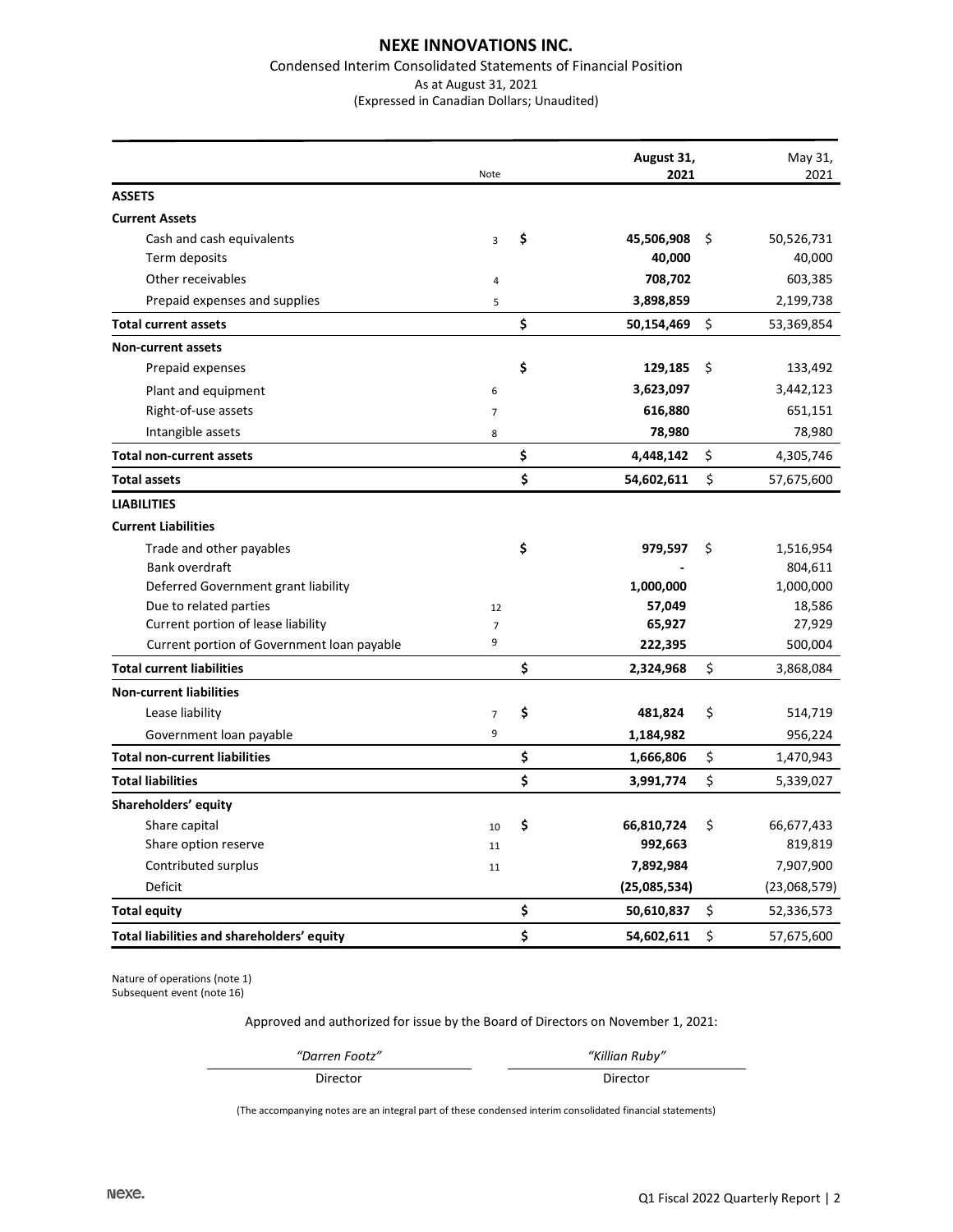#### Condensed Interim Consolidated Statements of Loss and Comprehensive Loss For the Three Months Ended August 31, 2021 and 2020 (Expressed in Canadian Dollars; Unaudited)

|                                     | Note | Three months<br>ended<br>August 31,<br>2021 |    | Three months<br>ended<br>August 31,<br>2020 |
|-------------------------------------|------|---------------------------------------------|----|---------------------------------------------|
| <b>Operating expenses</b>           |      |                                             |    |                                             |
| Administrative                      | \$   | 307,672                                     | Ŝ. | 48,079                                      |
| Advertising and marketing           |      | 222,256                                     |    | 55,210                                      |
| Advisory fees                       |      | 1,336                                       |    | 139,715                                     |
| Consulting fees                     |      | 151,859                                     |    | 27,263                                      |
| Depreciation                        | 6, 7 | 114,646                                     |    | 52,371                                      |
| Interest                            | 9    | 76,150                                      |    | 116,139                                     |
| Management fees                     | 12   | 84,000                                      |    | 52,000                                      |
| Market and investor relations       |      | 90,740                                      |    | 56,509                                      |
| <b>Professional fees</b>            |      | 211,140                                     |    | 78,450                                      |
| Research and development            |      | 89,371                                      |    | 21,538                                      |
| Salaries and benefits               | 12   | 414,767                                     |    | 50,583                                      |
| Share-based compensation            | 11   | 193,424                                     |    | 82,614                                      |
| Transfer agent and filing fees      |      | 17,372                                      |    |                                             |
| Travel and promotion                |      | 23,985                                      |    | 10,932                                      |
| <b>Total operating expenses</b>     | \$   | 1,998,718                                   | \$ | 791,403                                     |
| Operating loss before other items   | \$   | 1,998,718                                   | \$ | 791,403                                     |
| <b>Other items</b>                  |      |                                             |    |                                             |
| Foreign exchange loss/(gain)        | \$   | 37,325                                      | \$ | (5,901)                                     |
| Interest income                     |      | (19,088)                                    |    | (2, 199)                                    |
| <b>Total other items</b>            | \$   | 18,237                                      | \$ | (8, 100)                                    |
| Loss and other comprehensive loss   | \$   | 2,016,955                                   | \$ | 783,303                                     |
|                                     |      |                                             |    |                                             |
| Basic and diluted loss per share    | \$   | 0.02                                        | \$ | 0.04                                        |
| Weighted average shares outstanding |      | 96,683,470                                  |    | 18,182,004                                  |

(The accompanying notes are an integral part to these condensed interim consolidated financial statements)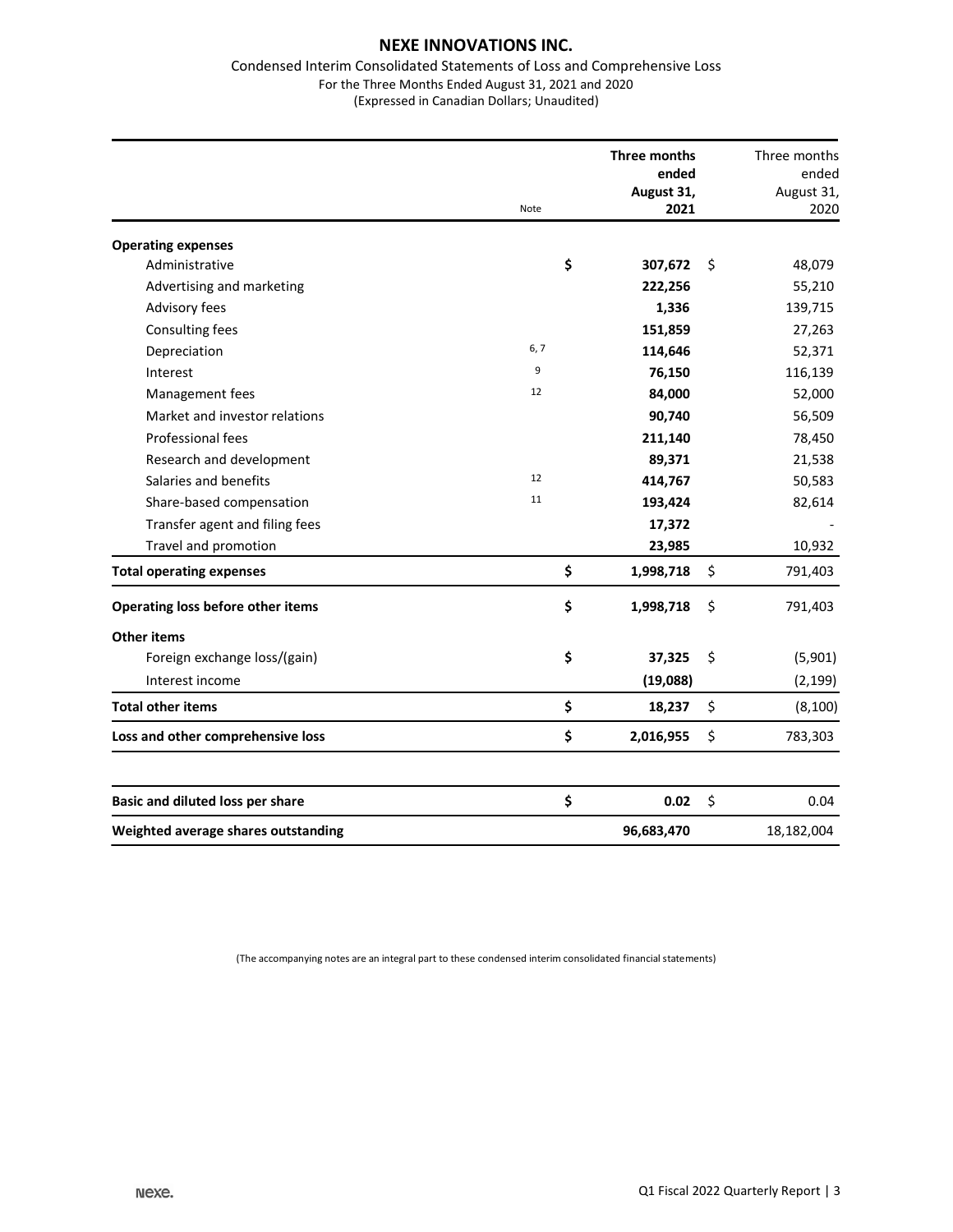# Condensed Interim Consolidated Statements of Changes in Shareholders' Equity

For the Three Months Ended August 31, 2021 and 2020

(Expressed in Canadian Dollars; Unaudited)

|                                                        | Number of<br>Common<br><b>Shares</b> | Common<br><b>Share Capital</b> | <b>Number of</b><br>Preferred<br>Shares |      | Preferred<br><b>Share Capital</b> |      | <b>Share Option</b><br>Reserve | Contributed<br><b>Surplus</b> | Accumulated<br>Deficit         | <b>Total Equity</b> |
|--------------------------------------------------------|--------------------------------------|--------------------------------|-----------------------------------------|------|-----------------------------------|------|--------------------------------|-------------------------------|--------------------------------|---------------------|
| Balance - May 31, 2020                                 | 18,182,004                           | \$<br>23,715                   | 22,791,251                              | \$   | 11,117,850                        | \$   | 836,639                        | \$<br>411,678                 | \$<br>(5,889,591)              | \$<br>6,500,291     |
| Shares issued from financings, net of cost             |                                      |                                | 230,385                                 |      | 121,620                           | -\$  | $\sim$                         | \$<br>28,131                  | \$<br>$\overline{\phantom{a}}$ | \$<br>149,751       |
| Share-based compensation                               |                                      |                                |                                         |      |                                   |      | 82,614                         |                               |                                | 82,614              |
| Net loss for the period ended August 31,<br>2020       |                                      |                                |                                         |      |                                   |      |                                |                               | (783, 303)                     | (783, 303)          |
| Balance - August 31, 2020                              | 18,182,004                           | \$<br>23,715                   | 23,021,636                              | \$   | 11,239,470                        | - \$ | 919,253                        | \$<br>439,809                 | \$<br>(6,672,894)              | \$<br>5,949,353     |
| Shares issued from financings, net of cost             | 35,175,703                           | \$<br>36,233,603               | 749,842                                 | \$   | 469,937                           | - \$ | ÷                              | \$<br>9,133,959               | \$<br>$\overline{\phantom{a}}$ | \$<br>45,837,499    |
| Shares issued as fees from financings                  | 93,750                               | 75,000                         |                                         |      |                                   |      |                                |                               |                                | 75,000              |
| Shares issued on conversion of preferred shares        | 25,855,396                           | 12,116,542                     | (24, 397, 839)                          |      | (12, 116, 542)                    |      |                                |                               |                                |                     |
| Shares issued on exercise of warrants                  | 12,027,420                           | 15,327,018                     |                                         |      |                                   |      |                                | (4,736,876)                   |                                | 10,590,142          |
| Shares issued to former Whatcom<br>shareholders on RTO | 4,000,000                            | 3,200,000                      |                                         |      |                                   |      |                                |                               |                                | 3,200,000           |
| Shares issued for services                             |                                      | $\overline{a}$                 | 626,361                                 |      | 407,135                           |      |                                |                               |                                | 407,135             |
| Shares issued on exercise of options                   | 1,294,401                            | 1,057,087                      |                                         |      |                                   |      | (651, 964)                     |                               |                                | 405,123             |
| Share-based compensation                               |                                      |                                |                                         |      |                                   |      | 552,530                        |                               |                                | 552,530             |
| Fair value of underwriter warrants issued              |                                      | (1, 355, 532)                  |                                         |      |                                   |      |                                | 1,355,532                     |                                |                     |
| Fair value of performance warrants issued              |                                      |                                |                                         |      |                                   |      |                                | 1,715,476                     |                                | 1,715,476           |
| Net loss for the year ended May 31, 2021               |                                      |                                |                                         |      |                                   |      |                                |                               | (16, 395, 685)                 | (16, 395, 685)      |
| Balance - May 31, 2021                                 | 96,628,674                           | \$<br>66,677,433               | $\overline{\phantom{a}}$                | - \$ | $\overline{\phantom{a}}$          | - \$ | 819,819                        | \$<br>7,907,900               | \$<br>$(23,068,579)$ \$        | 52,336,573          |
| Shares issued on exercise of warrants                  | 50,000                               | 64,916                         |                                         |      |                                   |      |                                | (14, 916)                     |                                | 50,000              |
| Shares issued on exercise of options                   | 34,300                               | 42,875                         |                                         |      |                                   |      | (20, 580)                      |                               |                                | 22,295              |
| Shares issued for services (performance<br>milestone)  | 25,000                               | 25,500                         |                                         |      |                                   |      |                                |                               |                                | 25,500              |
| Share-based compensation                               |                                      |                                |                                         |      |                                   |      | 193,424                        |                               |                                | 193,424             |
| Net loss for the period ended August 31,<br>2021       |                                      |                                |                                         |      |                                   |      |                                |                               | (2,016,955)                    | (2,016,955)         |
| Balance - August 31, 2021                              | 96,737,974                           | \$<br>66,810,724               |                                         | \$   | $\blacksquare$                    | \$   | 992,663                        | \$<br>7,892,984               | \$<br>(25,085,534)             | \$<br>50,610,837    |

(The accompanying notes are an integral part of these condensed interim consolidated financial statements)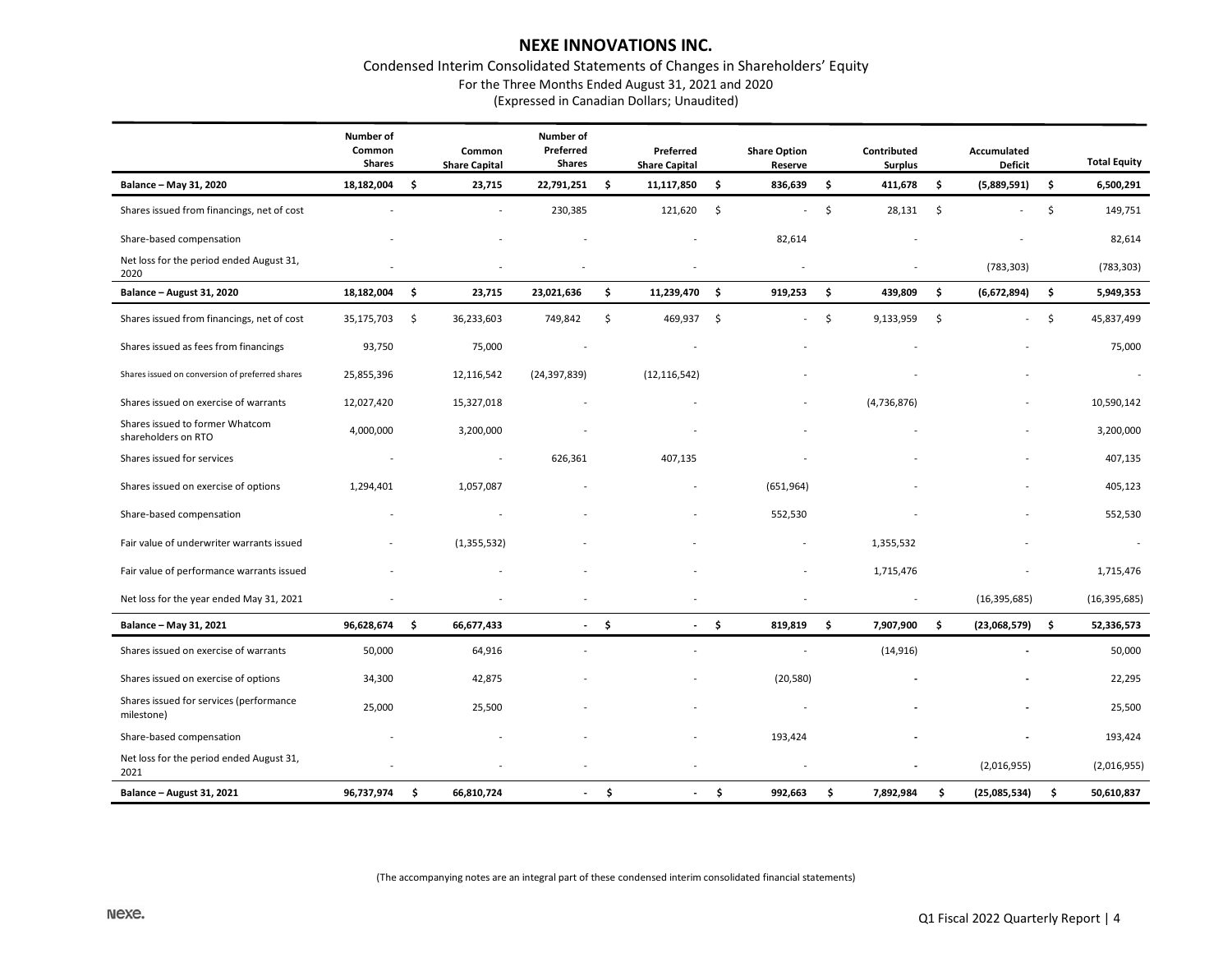## Condensed Interim Consolidated Statements of Cash Flows For the Three Months Ended August 31, 2021 and 2020

(Expressed in Canadian Dollars; Unaudited)

|                                                       | Three months        | Three months     |
|-------------------------------------------------------|---------------------|------------------|
|                                                       | ended               | ended            |
|                                                       | August 31,          | August 31,       |
|                                                       | 2021                | 2020             |
| Cash flows from operating activities                  |                     |                  |
| Net loss for the period                               | \$<br>(2,016,955)   | \$<br>(783, 303) |
| Items not affecting cash:                             |                     |                  |
| Depreciation                                          | 114,646             | 52,371           |
| Interest                                              | 76,150              | 116,139          |
| Share-based compensation                              | 193,424             | 82,614           |
|                                                       | \$<br>(1,632,735)   | \$<br>(532, 179) |
| Change in non-cash working capital balances           |                     |                  |
| Decrease (increase) in other receivables              | \$<br>(105, 317)    | \$<br>(2,034)    |
| Decrease (increase) in prepaids expenses and supplies | (76, 233)           | (376, 911)       |
| Increase (decrease) in trade and other payables       | (456, 754)          | 294,923          |
| Increase (decrease) in due to related parties         | 38,463              |                  |
| Net cash used in operating activities                 | \$<br>(2, 232, 576) | \$<br>(616, 201) |
| Cash flows from investing activities                  |                     |                  |
| Purchase of plant and equipment                       | \$<br>(261, 349)    | \$<br>(8, 755)   |
| Investment in intangible assets                       |                     | (146, 387)       |
| Advances for capital goods                            | (1,618,581)         |                  |
| Net cash used in investing activities                 | \$<br>(1,879,930)   | \$<br>(155, 142) |
| <b>Cash flows from financial activities</b>           |                     |                  |
| Proceeds from exercise of options                     | \$<br>22,295        | \$               |
| Proceeds from issuance of share capital               |                     | 149,751          |
| Proceeds from government grant                        |                     | 250,000          |
| Repayment of bank overdraft                           | (804, 611)          |                  |
| Repayment of government loan                          | (125,001)           |                  |
| Net cash provided (used in) from financing activities | \$<br>(907, 317)    | \$<br>399,751    |
| Net change in cash during the period                  | (5,019,823)         | (371, 592)       |
| Cash and cash equivalents - beginning of period       | 50,526,731          | 3,311,463        |
| Cash and cash equivalents - end of period             | \$<br>45,506,908    | \$<br>2,939,871  |

(The accompanying notes are an integral part to these condensed interim consolidated financial statements)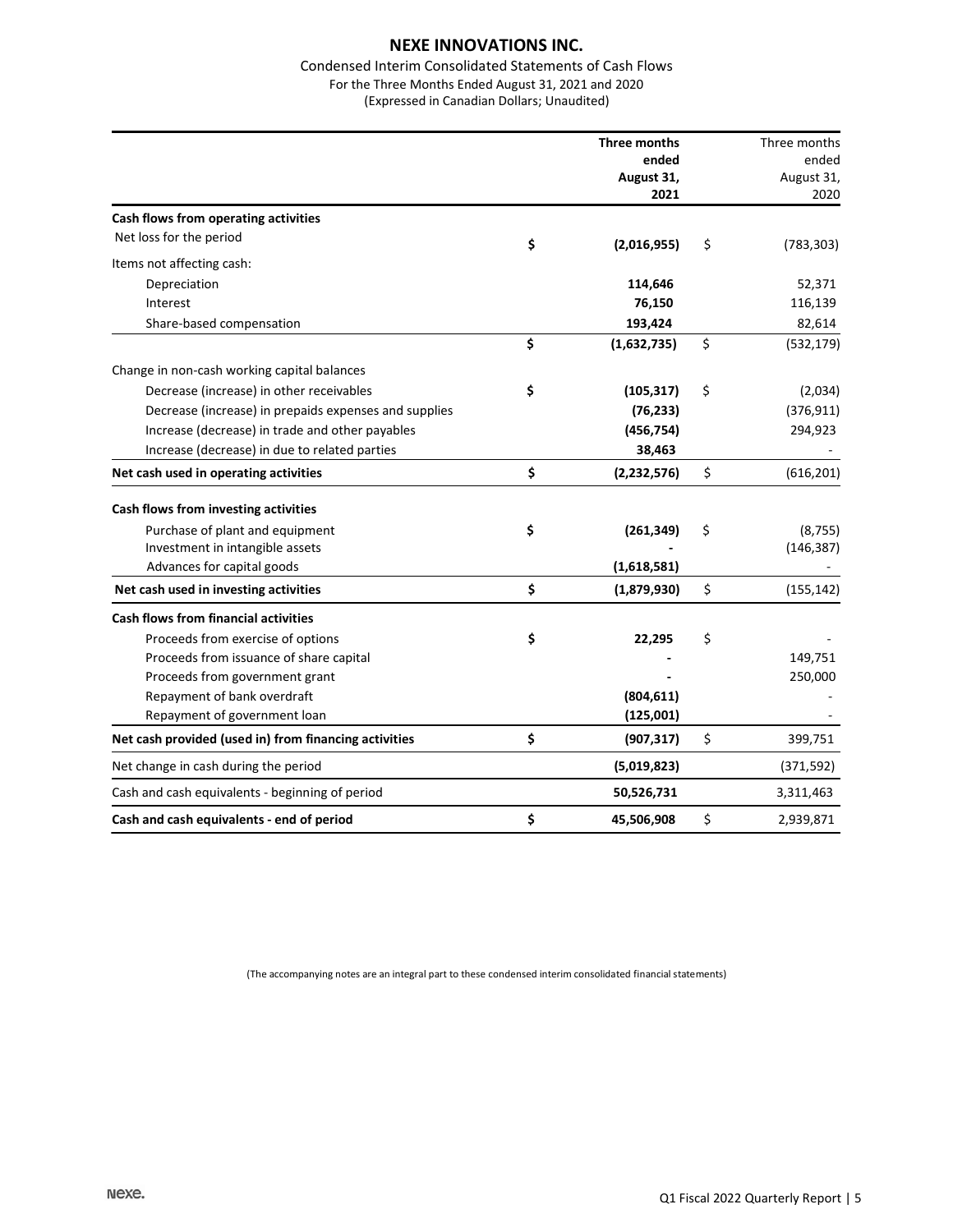## **1. NATURE OF OPERATIONS**

NEXE Innovations Inc. is a leader in plant-based compostable technology and advanced materials manufacturing based in British Columbia, Canada. The Company has developed one of the only patented, fully compostable, plantbased, single-serve coffee pods for use in leading single-serve coffee machines.

#### **Operations**

These condensed interim consolidated financial statements have been prepared assuming the Company will continue on a going-concern basis. The Company has predominately experienced operating losses and negative operating cash flows; operations of the Company having been primarily funded by the issuance of share capital. The Company expects to incur further losses in the development of its business. Management has estimated that the Company has sufficient financing to complete current work plans with the closing of the recent financing. While the Company has been successful in the past at raising funds, there can be no assurance that it will be able to do so in the future.

These condensed interim consolidated financial statements do not reflect adjustments that would be necessary if the going concern assumption were not appropriate. If the going concern basis was not appropriate for these condensed interim consolidated financial statements, then adjustments to the carrying values of assets and liabilities would be necessary.

#### **COVID-19 Pandemic**

On March 11, 2020, the World Health Organization declared COVID-19 a global pandemic. This contagious disease outbreak and any related adverse public health developments has already adversely affected workforces, economies, and financial markets globally, leading to an economic downturn. The Company has established key guidelines and procedures related to security and access controls, health screening, isolation and quarantine, and facility infrastructure, maintenance, and cleaning, to ensure that its workplace practices are in line with local government recommendations and requirements, as well as compliant with the appropriate standards of safety, health, wellness and required workplace readiness. The Company continues to monitor key suppliers to prevent service disruptions or significant impacts in the delivery of services or goods from its suppliers.

As a result of the pandemic, the Company has experienced supply chain disruptions, particularly with machinery, human resource constraints, deterioration of consumer demand and market volatility. Although global market conditions may have affected market conditions and consumer spending patterns, the Company remains well placed to grow revenues through product innovations. The Company has reviewed its exposure from other emerging business risks but has not identified any other risks that could significantly impact the estimates used in the determination of plant and equipment, lease liability, and intangible assets that may have a significant impact on the Company's financial performance.

#### **2. SIGNIFICANT ACCOUNTING POLICIES**

#### (a) Basis of presentation

#### Statement of compliance

The Company prepares its annual consolidated financial statements in accordance with International Financial Reporting Standards (IFRS) as issued by the International Accounting Standards Board (IASB). These condensed interim consolidated financial statements have been prepared in accordance with IAS 34, Interim Financial Reporting (IAS 34).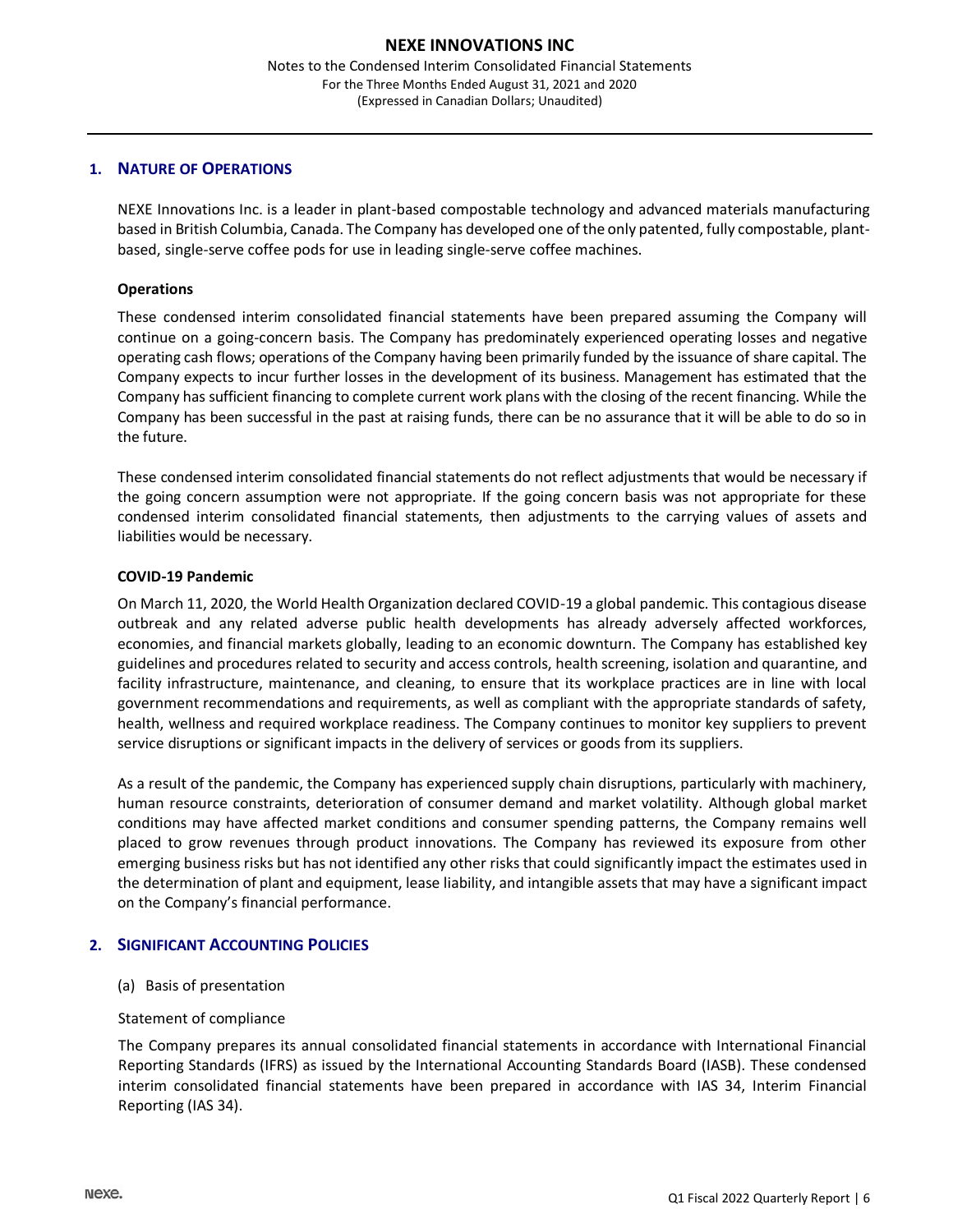## **2. Significant Accounting Policies** (continued)

These condensed interim consolidated financial statements should be read in conjunction with the Company's most recent annual consolidated financial statements for the year ended May 31, 2021, as some disclosure from the annual consolidated financial statements have been condensed or omitted. The Company uses the same accounting policies and methods of computation as in the annual consolidated financial statements for the year ended May 31, 2021. There are no IFRS or International Financial Reporting Interpretations Committee Interpretations that are not yet effective that would be expected to have a material impact on the Company's condensed interim consolidated financial statements.

## (b) Basis of consolidation

These condensed interim consolidated financial statements include the accounts of the Company and its wholly owned subsidiaries, NEXE Technology Corp., G-Pak Holdings Ltd. and Xoma Operations Inc. Subsidiaries are entities controlled by the Company. The Company controls an entity when it is exposed to, or has rights to, variable returns from its involvement with the entity and has the ability to affect those returns through its power over the entity. The financial statements of the subsidiary are included in the condensed interim consolidated financial statements from the date that control commences until the date that control ceases. All significant inter-company balances and transactions between the Company and its subsidiaries have been eliminated in preparing the condensed interim consolidated financial statements.

## (c) Basis of measurement

These condensed interim consolidated financial statements have been prepared on a historical cost basis except for certain financial instruments which are measured at their fair value. In addition, these condensed interim consolidated financial statements have been prepared using the accrual basis of accounting except for cash flow information.

#### (d) Functional and presentation currency

These condensed interim consolidated financial statements are presented in Canadian dollars, which is the Company's functional and reporting currency.

#### (e) Accounting standards issued but not yet effective

Accounting standards or amendments to existing accounting standards that have been issued but have future effective dates are either not applicable or are not expected to have a significant impact on the Company's condensed consolidated financial statements.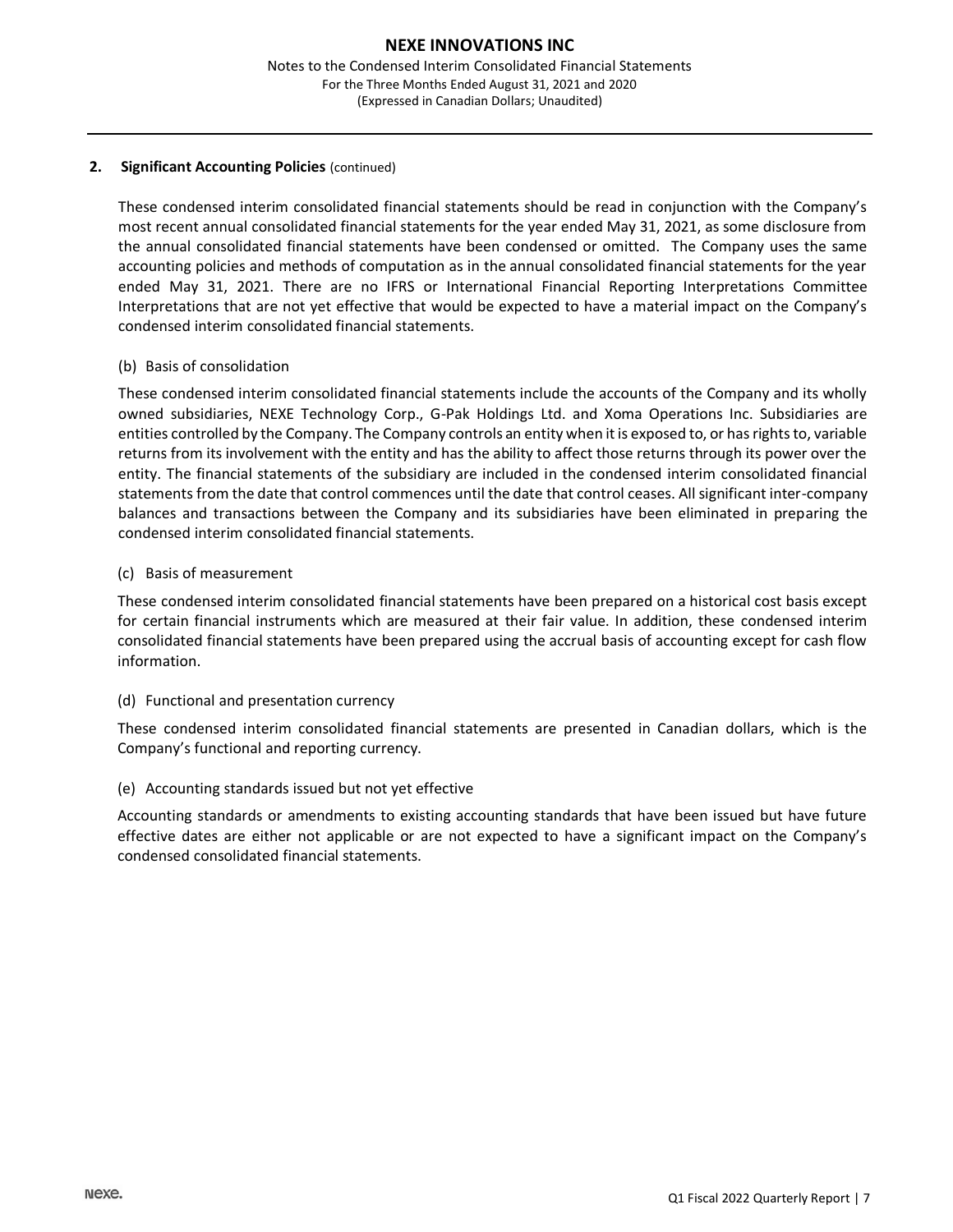Notes to the Condensed Interim Consolidated Financial Statements For the Three Months Ended August 31, 2021 and 2020 (Expressed in Canadian Dollars)

## **3. CASH AND CASH EQUIVALENTS**

Included in cash and cash equivalents of \$45,506,908 (May 31, 2021 - \$50,526,731) were short-term guaranteed investment certificates (GICs) for \$38,001,929 (May 31, 2021 - \$nil) that were invested with Canadian financial institutions.

## **4. OTHER RECEIVABLES**

A breakdown of other receivables for the three months ended August 31, 2021, and the year ended May 31, 2021, follows:

|                                | August 31,<br>2021 | May 31,<br>2021 |
|--------------------------------|--------------------|-----------------|
| GST receivable                 | 698,740            | 603,385         |
| Accrued interest               | 9,962              |                 |
| <b>Total other receivables</b> | 708,702            | 603,385         |

#### **5. PREPAID EXPENSES AND SUPPLIES**

A breakdown of prepaid expenses and supplies for the three months ended August 31, 2021, and the year ended May 31, 2021, follows:

|                                            | August 31,<br>2021       | May 31,<br>2021 |
|--------------------------------------------|--------------------------|-----------------|
| Prepaid expenses                           | 3,501,083                | 1,563,376       |
| Deposits                                   | $\overline{\phantom{0}}$ | 314,819         |
| <b>Supplies</b>                            | 397,776                  | 321,543         |
| <b>Total prepaid expenses and supplies</b> | 3,898,859                | 2,199,738       |

Prepaid expenses primarily included commitments for the procurement of manufacturing equipment. Supplies were comprised of raw materials for the manufacturing process for single-serve coffee pods.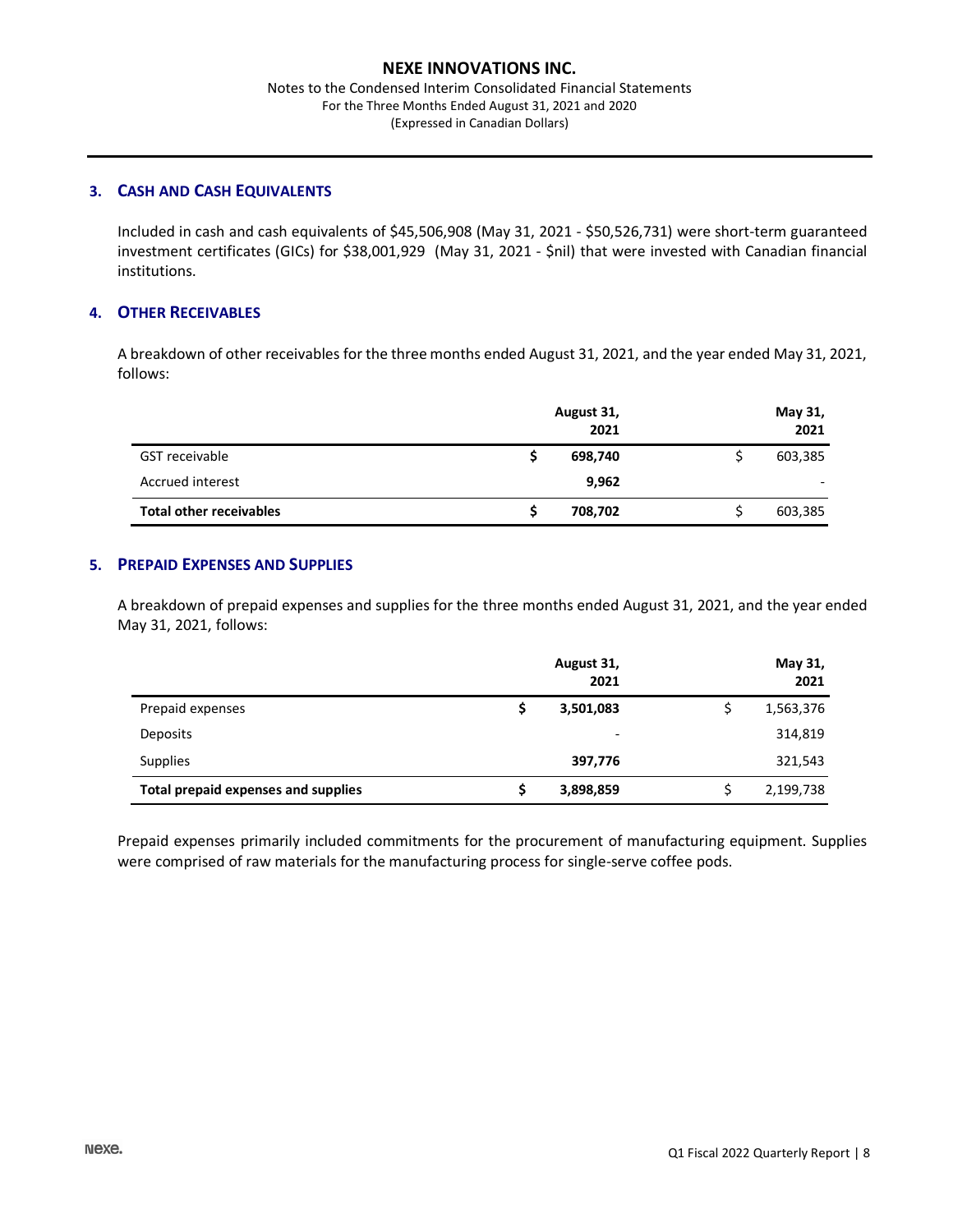#### Notes to the Condensed Interim Consolidated Financial Statements For the Three Months Ended August 31, 2021 and 2020 (Expressed in Canadian Dollars)

## **6**. **PLANT AND EQUIPMENT**

A breakdown of plant and equipment for the three months ended August 31, 2021, and the year ended May 31, 2021, follows:

|                                                                  |    | Computer<br>Equipment        |    | <b>Furniture</b><br>and<br>Equipment  | Machinery                               |   | <b>Building</b><br>Improvement    |    | Manufacturing<br><b>Facility</b>      | Land                     |   | Government<br>Loan Benefit                           | Total                                   |
|------------------------------------------------------------------|----|------------------------------|----|---------------------------------------|-----------------------------------------|---|-----------------------------------|----|---------------------------------------|--------------------------|---|------------------------------------------------------|-----------------------------------------|
| Net book value - May 31, 2021                                    | \$ | 6,201                        | s. | 469,001                               | \$2,021,023                             | Ś | 135,658                           | S  | 1,489,367                             | 341.270<br>S.            | s | (1,020,397)                                          | \$3,442,123                             |
| <b>Additions</b><br>Depreciation                                 |    | 15,554<br>(3,095)            |    | $\overline{\phantom{a}}$<br>(26, 326) | 187,846<br>(61, 418)                    |   | 57,949<br>(5, 323)                |    | ٠<br>(20, 901)                        | $\overline{\phantom{a}}$ |   | $\overline{\phantom{a}}$<br>36,688                   | 261,349<br>(80, 375)                    |
| Net book value - August 31, 2021                                 | \$ | 18,660                       |    | 442,675                               | \$2,147,451                             |   | 188,284                           |    | 1,468,466                             | 341,270<br>S.            | s | (983, 709)                                           | \$3,623,097                             |
| Consisting of:<br>Cost<br>Accumulated depreciation<br>Impairment | Ś  | 30,103<br>(10, 683)<br>(760) | Ś  | 907.732<br>(407, 538)<br>(57, 519)    | \$2.960.614<br>(565, 304)<br>(247, 859) | Ś | 228,425<br>(23, 504)<br>(16, 637) | Ś. | 2.025.185<br>(374, 062)<br>(182, 657) | 341,270<br>Ś.            |   | \$(1,409,113)<br>425,404<br>$\overline{\phantom{a}}$ | \$5,084,216<br>(955, 687)<br>(505, 432) |
| Net book value - August 31, 2021                                 | \$ | 18.660                       | ς. | 442.675                               | 2.147.451<br>S.                         |   | 188.284                           | s  | 1.468.466                             | \$<br>341.270            | S | (983, 709)                                           | \$3,623,097                             |

## **7. RIGHT-OF-USE ASSETS**

The Company leases a warehouse building. A breakdown of the right-of-use assets for the three months ended August 31, 2021, and the year ended May 31, 2021, follows:

|                                  | August 31,      | May 31,       |
|----------------------------------|-----------------|---------------|
|                                  | 2021            | 2021          |
| Cost or deemed cost              |                 |               |
| Opening balance                  | \$<br>696,846   | \$            |
| Additions                        |                 | 696,846       |
| Balance - August 31, 2021        | \$<br>696,846   | \$<br>696,846 |
| <b>Cumulative depreciation</b>   |                 |               |
| Opening balance                  | \$<br>(45, 695) | \$            |
| Depreciation                     | (34, 271)       | (45, 695)     |
| Balance - August 31, 2021        | (79, 966)       | (45,695)      |
|                                  |                 |               |
| Net book value - August 31, 2021 | \$<br>616,880   | \$<br>651,151 |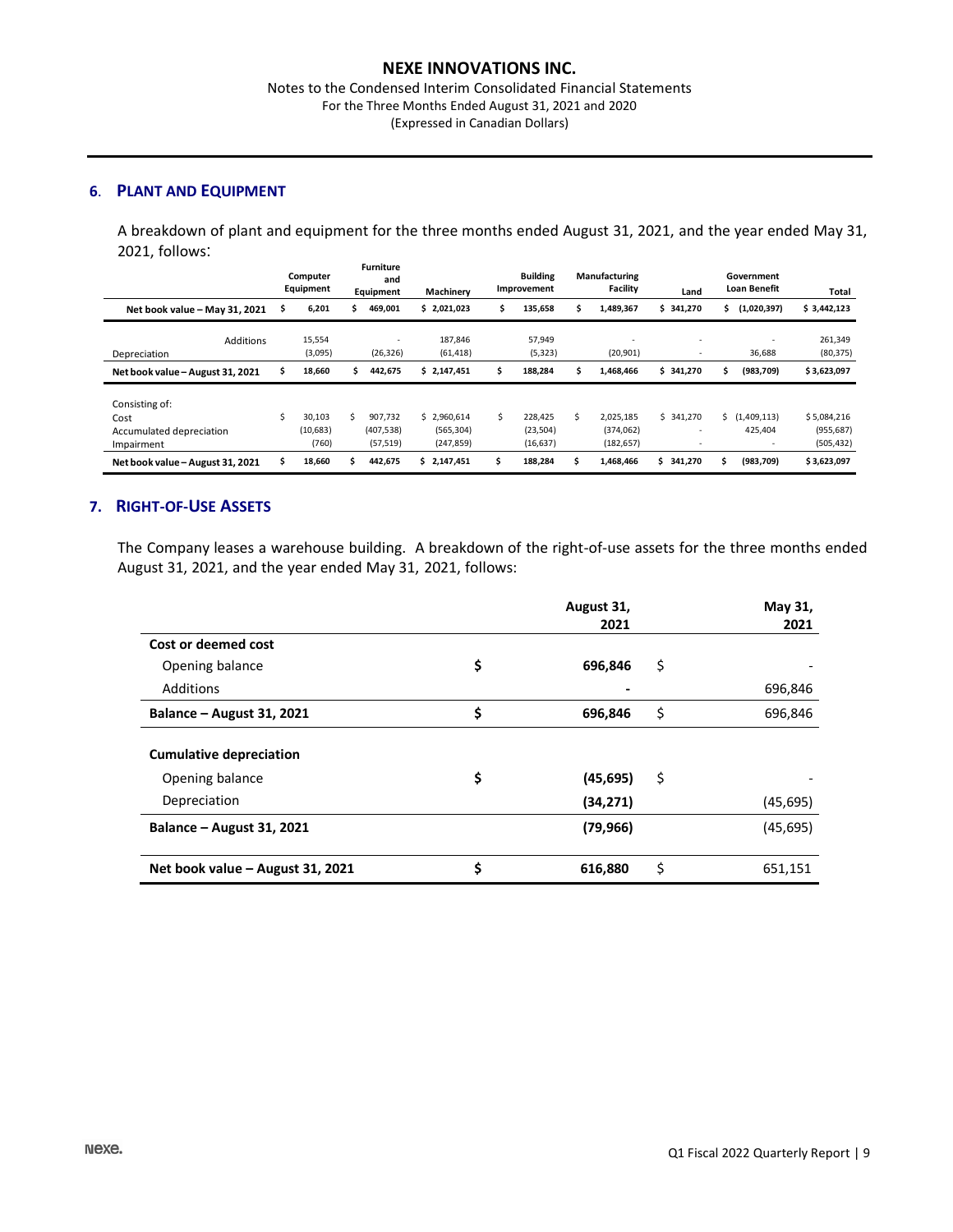#### **7. Right-of-Use Assets** (continued)

## **Lease liabilities**

A continuity schedule for the three months ended August 31, 2021, and the year ended May 31, 2021, follows:

| Lease liability - May 31, 2020    |            |
|-----------------------------------|------------|
| Additions                         | 696,846    |
| Payments                          | (160, 929) |
| Interest expense                  | 6,730      |
| Lease liability - May 31, 2021    | 542,647    |
| Interest expense                  | 5,104      |
| Lease liability - August 31, 2021 | 547,751    |

As of August 31, 2021, the current lease liability of the warehouse building is \$65,927 (May 31, 2021 - \$27,929) and the non-current lease liability is \$481,824 (May 31, 2021 - \$514,719).

## **8. INTANGIBLE ASSETS**

A continuity schedule for patents for the three months ended August 31, 2021, and the year ended May 31, 2021, follows:

| Patents - May 31, 2020                | 78,980 |
|---------------------------------------|--------|
| Additions                             |        |
| Patents - May 31, and August 31, 2021 | 78.980 |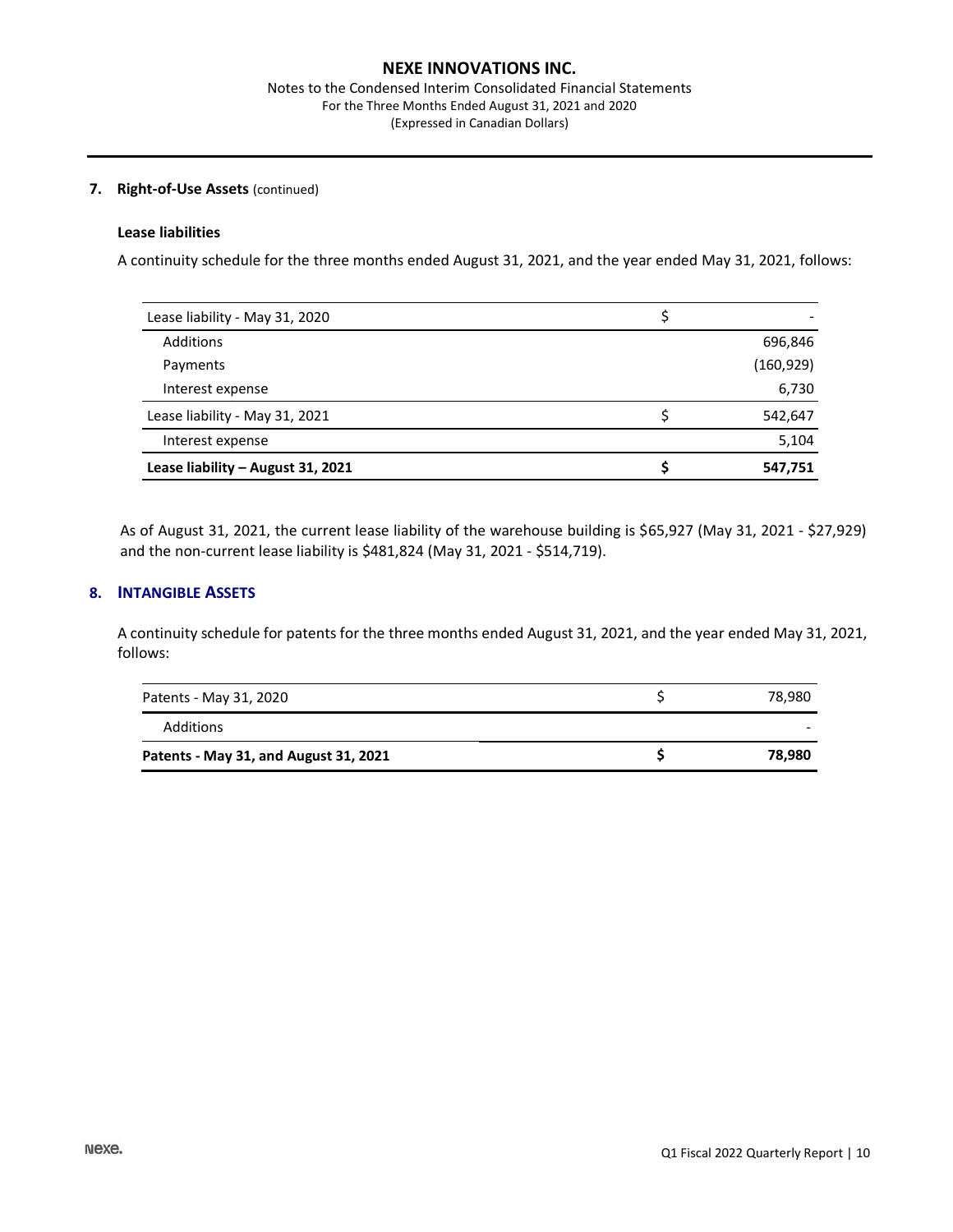#### Notes to the Condensed Interim Consolidated Financial Statements For the Three Months Ended August 31, 2021 and 2020 (Expressed in Canadian Dollars)

#### **9. GOVERNMENT LOAN**

The Company received \$2,500,000 of loans from Western Economic Diversification Canada and is required to make monthly repayments of \$41,667, that were to commence August 1, 2020, however, an extension for repayment was granted to January 1, 2021, and maturity was extended to December 1, 2025. The loan was considered as an interest free loan and the difference between the fair value of the loan and the principal was credited against plant and equipment.

A continuity schedule for the three months ended August 31, 2021, and the year ended May 31, 2021, follows:

| Government loan – August 31, 2021 | 1,407,377       |
|-----------------------------------|-----------------|
| Repayment                         | (125,001)       |
| Accretion                         | 76,150          |
| Government loan - May 31, 2021    | 1,456,228       |
| Gain on modification              | (87, 536)       |
| Repayment                         | (208,385)       |
| Accretion                         | 289,601         |
| Government loan - May 31, 2020    | \$<br>1,462,548 |

As at August 31, 2021, the current portion of the loan repayable was \$222,395 (May 31, 2021 - \$500,004) and the non-current amount was \$1,184,982 (May 31, 2021 - 956,224), both recorded in the condensed interim consolidated statements of financial position.

#### **10. SHARE CAPITAL**

#### **Authorized:**

Common Shares: unlimited without par value

#### **Issued and outstanding:**

As at August 31, 2021, the Company had 96,737,974 issued and outstanding (May 31, 2021 - 96,628,674) common shares.

During the three months ended August 31, 2021, the Company issued 50,000 common shares from the exercise of warrants for proceeds of \$50,000, and 34,300 common shares from the exercise of options for proceeds of \$22,295. In addition, the Company issued 25,000 common shares at a deemed market price of \$1.02 to a former employee of the Company, who met a performance related milestone in accordance with an employment agreement as a Shares for Services transaction, as defined in the policies of the TSX Venture Exchange. The shares are subject to a four-month hold period from the date of issue and the share issuance was part of a final settlement.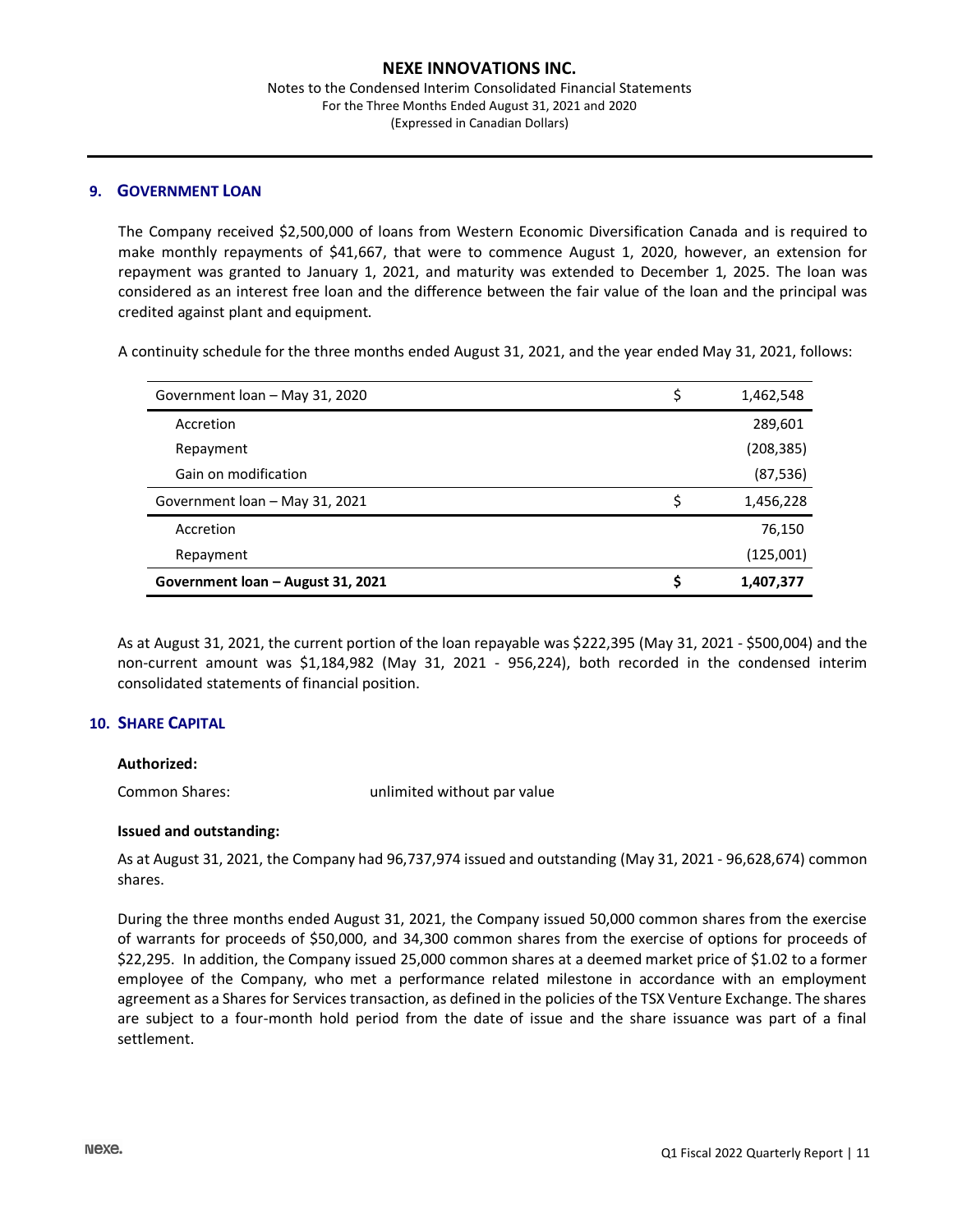## 11. **WARRANTS AND STOCK OPTIONS**

## **Warrants**

Continuity schedule of the Company's share purchase warrants issued and outstanding for the three months ended August 31, 2021, and the year ended May 31, 2021, was as follows:

|                              |                          | August 31,<br>2021                    |                       | May 31,<br>2021                       |
|------------------------------|--------------------------|---------------------------------------|-----------------------|---------------------------------------|
|                              | Number of<br>warrants    | Weighted<br>average exercise<br>price | Number of<br>warrants | Weighted<br>average exercise<br>price |
| Outstanding, May 31, 2021    | 18,565,976               | \$<br>1.71                            | 7,311,425             | \$<br>1.10                            |
| Issued                       | $\overline{\phantom{a}}$ | $\overline{\phantom{0}}$              | 23,301,971            | 1.47                                  |
| Exercised                    | (50,000)                 | 1.00                                  | (12,027,420)          | 0.88                                  |
| Cancelled                    | $\overline{\phantom{a}}$ | -                                     | (20,000)              | 1.10                                  |
| Outstanding, August 31, 2021 | 18,515,976               | \$<br>1.71                            | 18,565,976            | \$<br>1.71                            |

As at August 31, 2021, the following warrants were outstanding, and the weighted average remaining life of warrants outstanding was 0.6 years (May 31, 2021 – 0.8 years).

|                       |                                            | August 31,       | May 31,     |
|-----------------------|--------------------------------------------|------------------|-------------|
|                       |                                            | 2021             | 2021        |
|                       |                                            | <b>Number of</b> | Number of   |
|                       |                                            | warrants         | warrants    |
| <b>Exercise price</b> | <b>Expiry date</b>                         | outstanding      | outstanding |
| \$<br>0.25            | June 2, 2022                               | 25,851           | 25,851      |
| \$<br>0.35            | June 1, 2025                               | 760,000          | 760,000     |
| \$<br>0.65            | From December 9 to 18, 2021                | 7,036            | 7,036       |
| \$<br>0.80            | December 15, 2021                          | 293,938          | 293,938     |
| \$<br>1.00            | From December 8 to 15, 2021                | 2,915,064        | 2,965,064   |
| \$<br>1.10            | From October 21, 2021 to December 18, 2022 | 4,936,587        | 4,936,587   |
| \$<br>2.00            | April 9, 2023                              | 952,500          | 952,500     |
| \$<br>2.50            | April 9, 2023                              | 8,625,000        | 8,625,000   |
| \$<br>1.71            |                                            | 18,515,976       | 18,565,976  |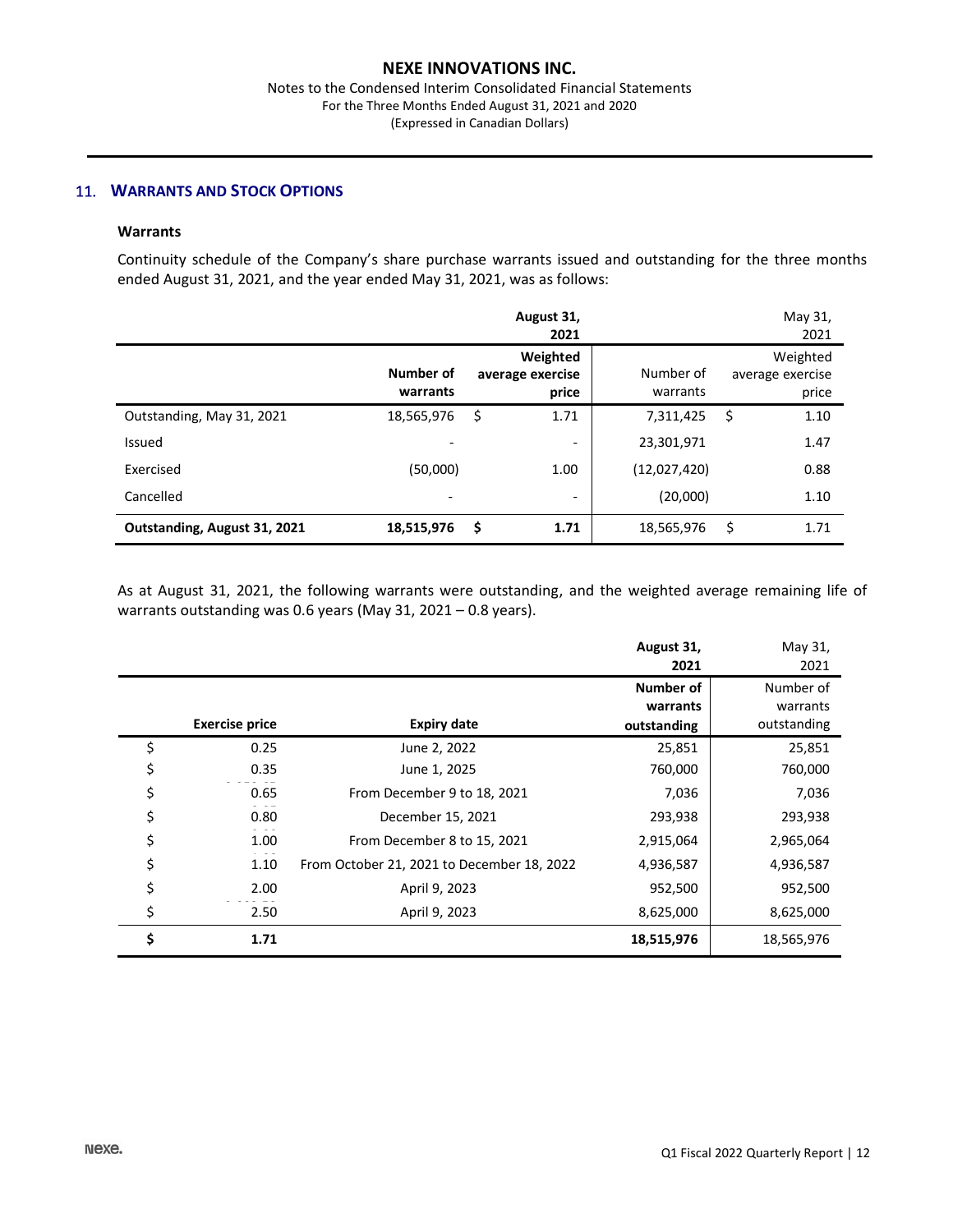#### Notes to the Condensed Interim Consolidated Financial Statements For the Three Months Ended August 31, 2021 and 2020 (Expressed in Canadian Dollars)

## **11. Warrants and Stock options** (continued)

#### **Options**

Continuity schedule of the Company's stock options granted and outstanding for the three months ended August 31, 2021, and the year ended May 31, 2021, was as follows:

|                              |                          | August 31,<br>2021                    |                      | May 31,<br>2021                       |
|------------------------------|--------------------------|---------------------------------------|----------------------|---------------------------------------|
|                              | Number of<br>options     | Weighted<br>average exercise<br>price | Number of<br>options | Weighted<br>average exercise<br>price |
| Outstanding, May 31, 2021    | 4,259,619                | \$<br>0.61                            | 4,294,020            | 0.51<br>\$                            |
| Granted                      | 250.000                  | 2.00                                  | 1,510,000            | 0.67                                  |
| Exercised                    | (34, 300)                | 0.65                                  | (1, 294, 401)        | 0.31                                  |
| Forfeited/cancelled          | $\overline{\phantom{0}}$ | $\overline{\phantom{a}}$              | (250,000)            | 0.65                                  |
| Outstanding, August 31, 2021 | 4,475,319                | \$<br>0.69                            | 4,259,619            | \$<br>0.61                            |

As at August 31, 2021, the following stock options were outstanding and exercisable with an average remaining life of 2.55 years (May 31, 2021 - 2.68 years):

|                          |                                       |                                     | August 31,                                        |                                     | May 31,                                           |
|--------------------------|---------------------------------------|-------------------------------------|---------------------------------------------------|-------------------------------------|---------------------------------------------------|
|                          |                                       |                                     | 2021                                              |                                     | 2021                                              |
| <b>Exercise</b><br>price | <b>Expiry date</b>                    | Number of<br>options<br>outstanding | Number of<br>options<br>vested and<br>exercisable | Number of<br>options<br>outstanding | Number of<br>options<br>vested and<br>exercisable |
| \$<br>0.28               | October 2, 2025                       | 355,859                             | 355,859                                           | 355,859                             | 355,859                                           |
| \$<br>0.53               | From March 11, 2022 to June 1, 2024   | 1,183,760                           | 840,010                                           | 1,183,760                           | 793,135                                           |
| \$<br>0.65               | From October 10, 2024 to July 1, 2025 | 2,085,700                           | 890,591                                           | 2,120,000                           | 479,892                                           |
| \$<br>0.80               | December 15, 2025                     | 600,000                             |                                                   | 600,000                             |                                                   |
| \$<br>2.00               | May 6, 2023                           | 250,000                             | 250,000                                           |                                     |                                                   |
| \$<br>0.69               |                                       | 4,475,319                           | 2,336,460                                         | 4,259,619                           | 1,628,886                                         |

The following assumptions were used for the Black-Scholes valuation of stock options granted during the three months ended August 31, 2021, and the year ended May 31, 2021:

|                          | August 31,      | May 31,         |
|--------------------------|-----------------|-----------------|
|                          | 2021            | 2021            |
| Risk-free interest rate  | 0.37% to 0.45%  | 0.37% to 0.45%  |
| Expected life of options | 5 years         | 5 years         |
| Share price              | $$0.65 - $1.06$ | $$0.65 - $0.80$ |
| Annualized volatility    | 100% - 105%     | 100% - 105%     |
| Dividend rate            | 0.00%           | $0.00\%$        |

Valuation based on assumptions:

| \$0.32 to \$0.41<br>\$0.32 to \$0.40<br>Fair value per option granted |  |
|-----------------------------------------------------------------------|--|
|-----------------------------------------------------------------------|--|

Q1 Fiscal 2022 Quarterly Report | 13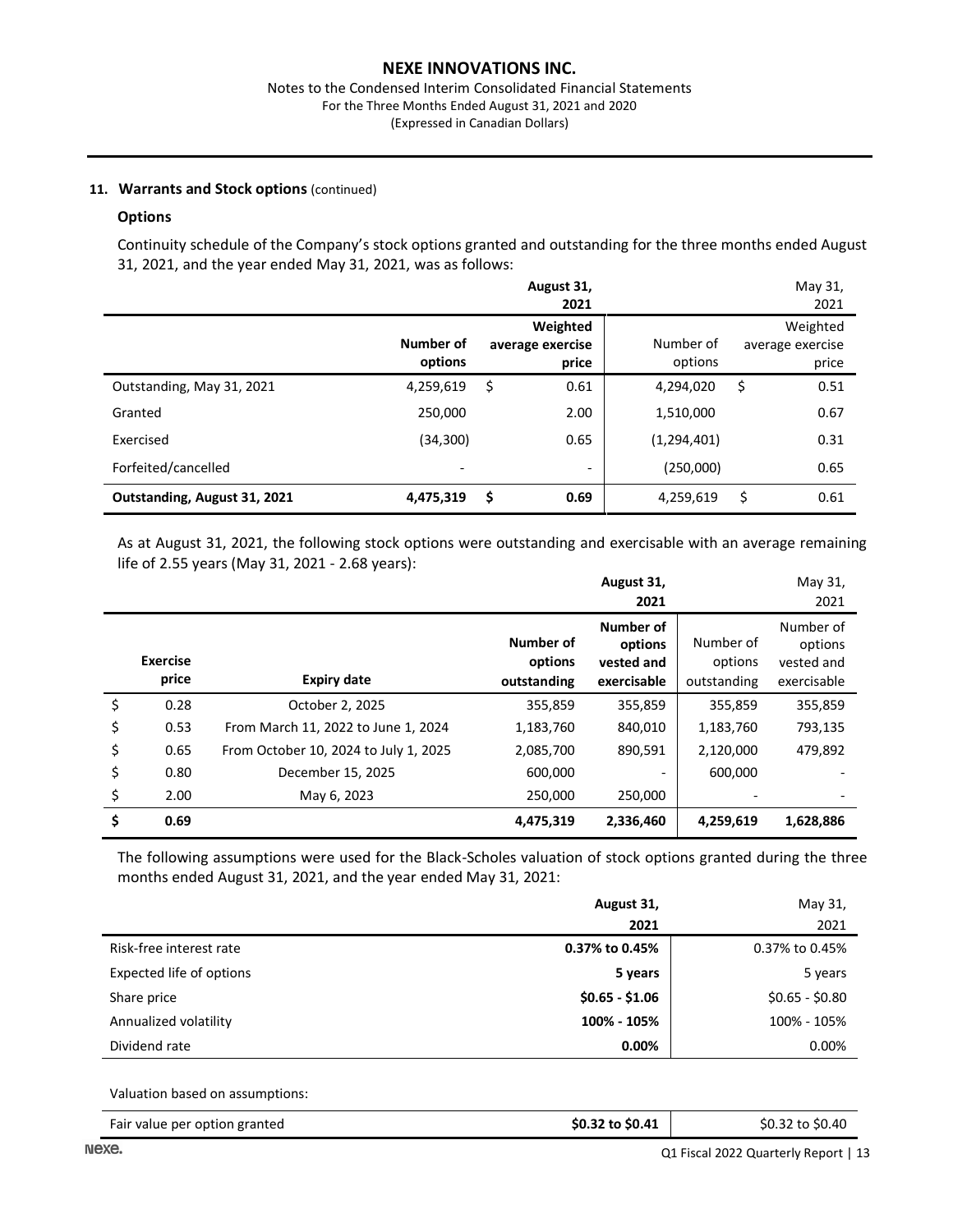Notes to the Condensed Interim Consolidated Financial Statements For the Three Months Ended August 31, 2021 and 2020 (Expressed in Canadian Dollars)

#### **12. RELATED PARTY TRANSACTIONS**

The Company had the following related party transactions not otherwise disclosed in these condensed interim consolidated financial statements:

As at August 31, 2021, the Company had \$57,049 (May 31, 2021 - \$18,586) due to key management personnel regarding employment and consulting agreement commitments which were included in due to related parties.

#### *Key management compensation*

Key management personnel included those persons having authority and responsibility for planning, directing, and controlling the activities of the Company as a whole. The Company has determined that key management personnel consisted of members of the Company's Board of Directors and corporate officers.

For the period ended August 31, 2021, key management compensation included salaries and benefits, and management fees, paid to key management personnel of \$235,906 (2020 - \$123,181) and share-based compensation of \$86,618 (2020 - \$34,434).

## **13. FINANCIAL INSTRUMENTS and RISK MANAGEMENT**

### **Fair value of financial instruments**

#### *Fair value*

The Company classifies its financial instruments measured at fair value at one of three levels according to the relative reliability of the inputs used to estimate the fair value in the fair value hierarchy.

- Level 1 Unadjusted quoted prices in active markets for identical assets or liabilities.
- Level 2 Inputs other than quoted prices that are observable for the asset or liability either directly or indirectly.
- Level 3 Inputs that are not based on observable market data. The Company has no financial instruments classified in Level 3.

In evaluating fair value information, considerable judgment is required to interpret the market data used to develop the estimates. The use of different market assumptions and different valuation techniques may have a material effect on the estimated fair value amounts. Accordingly, the estimates of fair value presented herein may not be indicative of the amounts that could be realized in a current market exchange.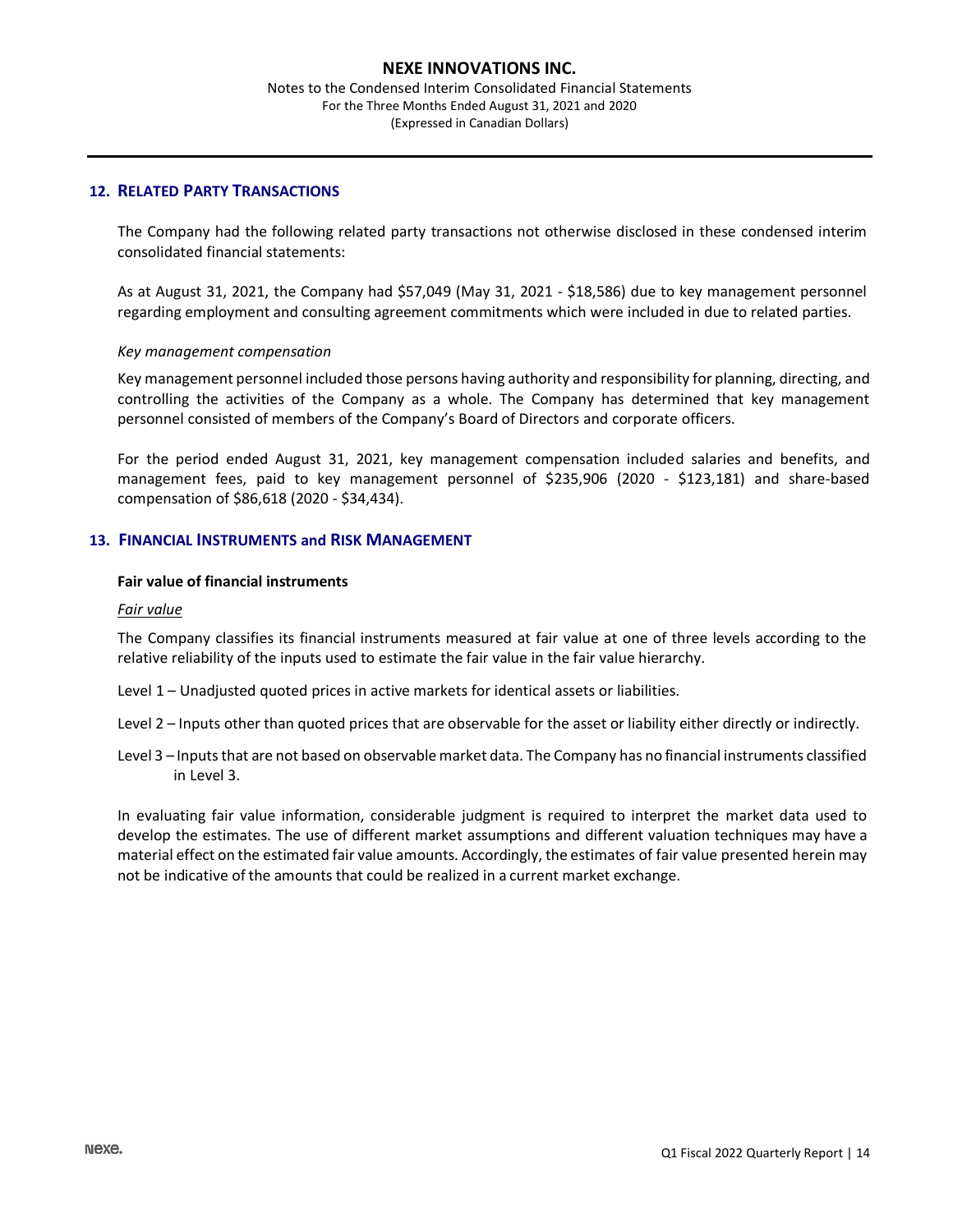#### **13. Financial Instruments and Risk Management** (continued)

The following tables present the carrying amounts and fair values of the Company's financial assets and liabilities, including their levels within the fair value hierarchy. Fair value information for financial assets and financial liabilities not measured at fair value is not presented if the carrying amount is a reasonable approximation of fair value.

|                                      | Fair value<br>through profit |                          |    | Amortized  | Fair Value |            |    |                          |    |                          |   |            |
|--------------------------------------|------------------------------|--------------------------|----|------------|------------|------------|----|--------------------------|----|--------------------------|---|------------|
| August 31, 2021                      |                              | and loss                 |    | cost       |            | Level 1    |    | Level 2                  |    | Level 3                  |   | Total      |
| <b>Financial assets</b>              |                              |                          |    |            |            |            |    |                          |    |                          |   |            |
| Cash and cash equivalents            | Ś                            | $\sim$                   | Ś  | 45,506,908 | Ś          | 45,506,908 | Ŝ. | $\sim$                   | \$ | $\sim$                   | Ś | 45,506,908 |
| Term deposits                        |                              |                          |    | 40,000     |            | 40,000     |    | $\overline{\phantom{a}}$ |    |                          |   | 40,000     |
| Other receivables (accrued interest) |                              |                          |    | 9,962      |            |            |    | 9,962                    |    | $\overline{\phantom{a}}$ |   | 9,962      |
|                                      |                              | $\overline{\phantom{a}}$ | \$ | 45,556,870 | S          | 45,546,908 | \$ | 9,962                    | \$ | $\overline{\phantom{a}}$ | Ś | 45,556,870 |
| <b>Financial Liabilities</b>         |                              |                          |    |            |            |            |    |                          |    |                          |   |            |
| Trade and other payables             |                              |                          |    | 979,597    |            | 979,597    |    |                          |    | $\overline{\phantom{a}}$ |   | 979,597    |
| Deferred Government grant liability  |                              | $\overline{\phantom{0}}$ |    | 1,000,000  |            |            |    | 1,000,000                |    | $\blacksquare$           |   | 1,000,000  |
| Due to related parties               |                              |                          |    | 57,049     |            | 57,049     |    |                          |    | $\overline{\phantom{a}}$ |   | 57,049     |
| Government loan payable              |                              |                          |    | 1,407,377  |            |            |    | 1,407,377                |    | $\overline{\phantom{a}}$ |   | 1,407,377  |
|                                      |                              | $\overline{\phantom{a}}$ | Ś  | 3,444,023  | Ś          | 1,036,646  |    | 2,407,377                | Ŝ  | $\overline{\phantom{a}}$ | Ś | 3,444,023  |

|                                     |    | <b>Fair value</b><br>through profit | Amortized        | Fair value |            |    |                          |    |                          |   |            |  |
|-------------------------------------|----|-------------------------------------|------------------|------------|------------|----|--------------------------|----|--------------------------|---|------------|--|
| May 31, 2021                        |    | and loss                            | cost             | Level 1    |            |    | Level 2                  |    | Level 3                  |   | Total      |  |
| <b>Financial assets</b>             |    |                                     |                  |            |            |    |                          |    |                          |   |            |  |
| Cash and cash equivalents           | \$ | $\sim$                              | \$<br>50,526,731 | Ś.         | 50,526,731 | Ŝ. | $\sim$                   | \$ | $\overline{\phantom{a}}$ | Ś | 50,526,731 |  |
| Term deposits                       |    | $\overline{\phantom{0}}$            | 40,000           |            | 40,000     |    | $\overline{\phantom{a}}$ |    | $\overline{\phantom{a}}$ |   | 40,000     |  |
|                                     | \$ | $\overline{\phantom{a}}$            | \$<br>50,566,731 | Ś          | 50,566,731 | \$ | $\overline{\phantom{a}}$ | \$ | $\overline{\phantom{a}}$ | Ś | 50,566,731 |  |
|                                     |    |                                     |                  |            |            |    |                          |    |                          |   |            |  |
| <b>Financial Liabilities</b>        |    |                                     |                  |            |            |    |                          |    |                          |   |            |  |
| Trade and other payables            |    |                                     | 1,516,954        |            | 1,516,954  |    |                          |    | $\overline{\phantom{a}}$ |   | 1,516,954  |  |
| Deferred Government grant liability |    |                                     | 1,000,000        |            |            |    | 1,000,000                |    | $\overline{\phantom{a}}$ |   | 1,000,000  |  |
| Due to related parties              |    |                                     | 18,586           |            | 18,586     |    | ۰                        |    | $\blacksquare$           |   | 18,586     |  |
| Government loan payable             |    |                                     | 1,456,228        |            |            |    | 1,456,228                |    | $\overline{\phantom{a}}$ |   | 1,456,228  |  |
|                                     | Ś  | $\overline{\phantom{a}}$            | \$<br>3,991,768  | S          | 1,535,540  |    | 2,456,228                | Ś  | $\overline{\phantom{a}}$ | Ś | 3,991,768  |  |

#### **Financial risk management**

The risks associated with financial instruments and the policies on how to mitigate these risks are set out below. Management monitors these exposures to ensure appropriate measures are implemented on a timely and effective manner.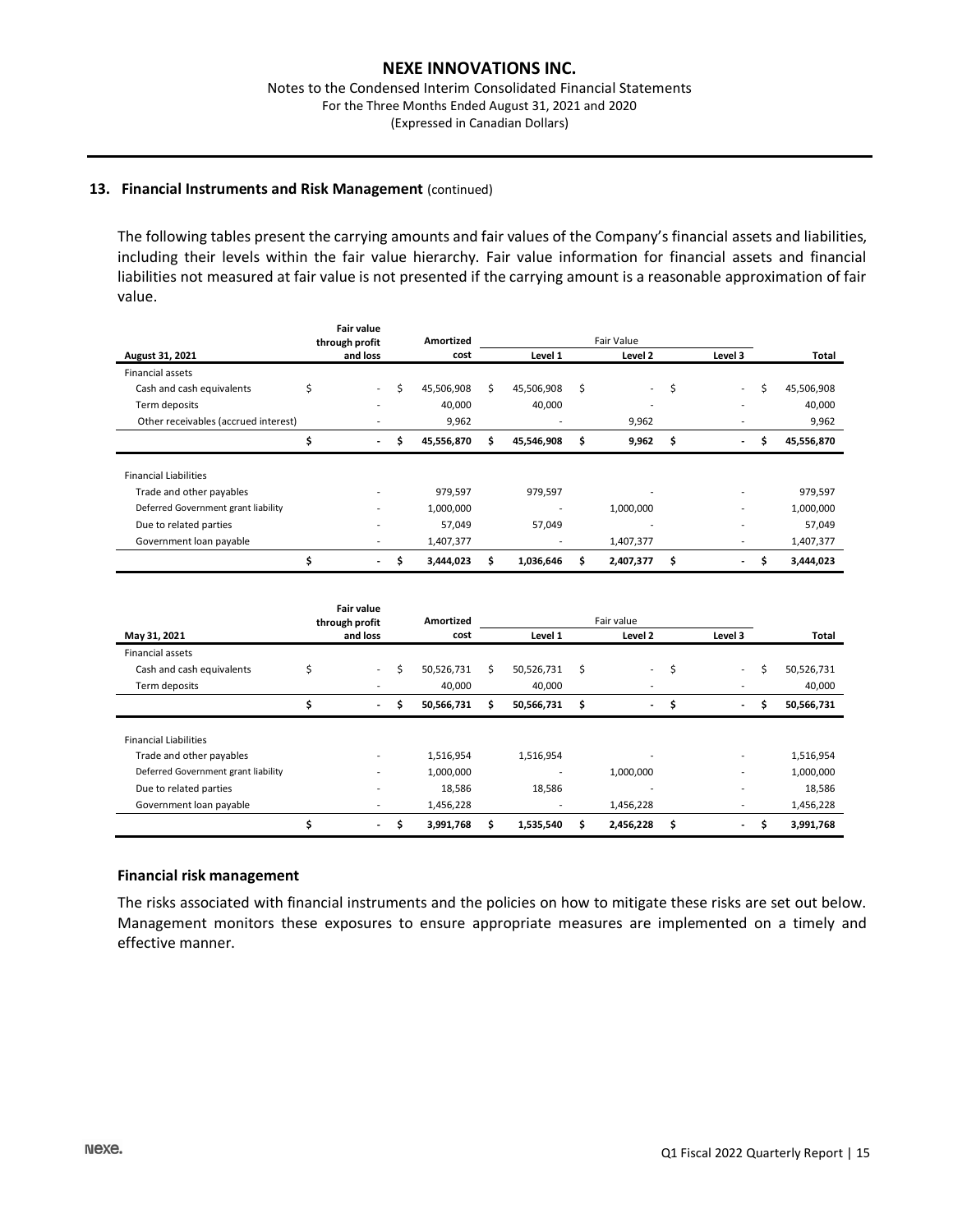#### **13. Financial Instruments and Risk Management** (continued)

#### Credit risk

Credit risk is the risk of financial loss to the Company if a counterparty to a financial instrument fails to meet its contractual obligations. The Company's cash and cash equivalents, term deposits, and other receivables, and due from related parties are subject to credit risk for a maximum of the amount shown on the consolidated statements of financial position. The Company limits its exposure to credit risk on cash and cash equivalents by depositing only with reputable financial institutions and limits its exposure to credit risk on other receivables by only working with large and well-funded organizations. The carrying amount of financial assets represents the maximum credit exposure. Management believes that the Company is subject to minimal credit risk.

#### Liquidity risk

Liquidity risk is the risk that the Company will not be able to meet its financial obligations as they fall due. The purpose of liquidity risk management is to maintain a sufficient amount of cash and cash equivalents to meet its liquidity requirements at any point in time. The Company uses cash to settle its financial obligations, as they become due, with trade payables coming due on standard commercial terms. The Company's objective is to have sufficient liquidity to meet its liabilities when due. The Company monitors its cash balances and cash flows generated from operations to meet its requirements.

#### Interest rate risk

Interest rate risk is the risk that the fair value or the future cash flows of a financial instrument will fluctuate because of changes in market interest rates. The Company is only subject to interest rate risk on its cash and term deposits in the bank and there is unlikely to be a material impact on net income (loss) as the bank deposits are short term.

#### Foreign Exchange Rate Risk

Foreign exchange risk is the risk that the Company's financial instruments will fluctuate in value as a result of movements in foreign exchange rates. The Company is not exposed to any significant foreign exchange rate risk.

#### **14. CAPITAL RISK MANAGEMENT**

The Company's primary objective when managing capital is to maintain sufficient resources and raise funding to support current and long-term operating needs. The ability to continue as a going concern is essential to the Company's goal of providing returns to shareholders and other stakeholders. The capital structure of the Company consists of shareholders' equity. The Company manages its capital structure and makes adjustments, based on the level of funds available to the Company to manage its operations and in light of economic conditions. The Company balances its overall capital through new share issuances or by undertaking other activities as deemed appropriate in the circumstances. The Company is not subject to externally imposed capital requirements. There have been no significant changes in the Company's approach to capital management during the year. These objectives and strategies are reviewed on a continuous basis.